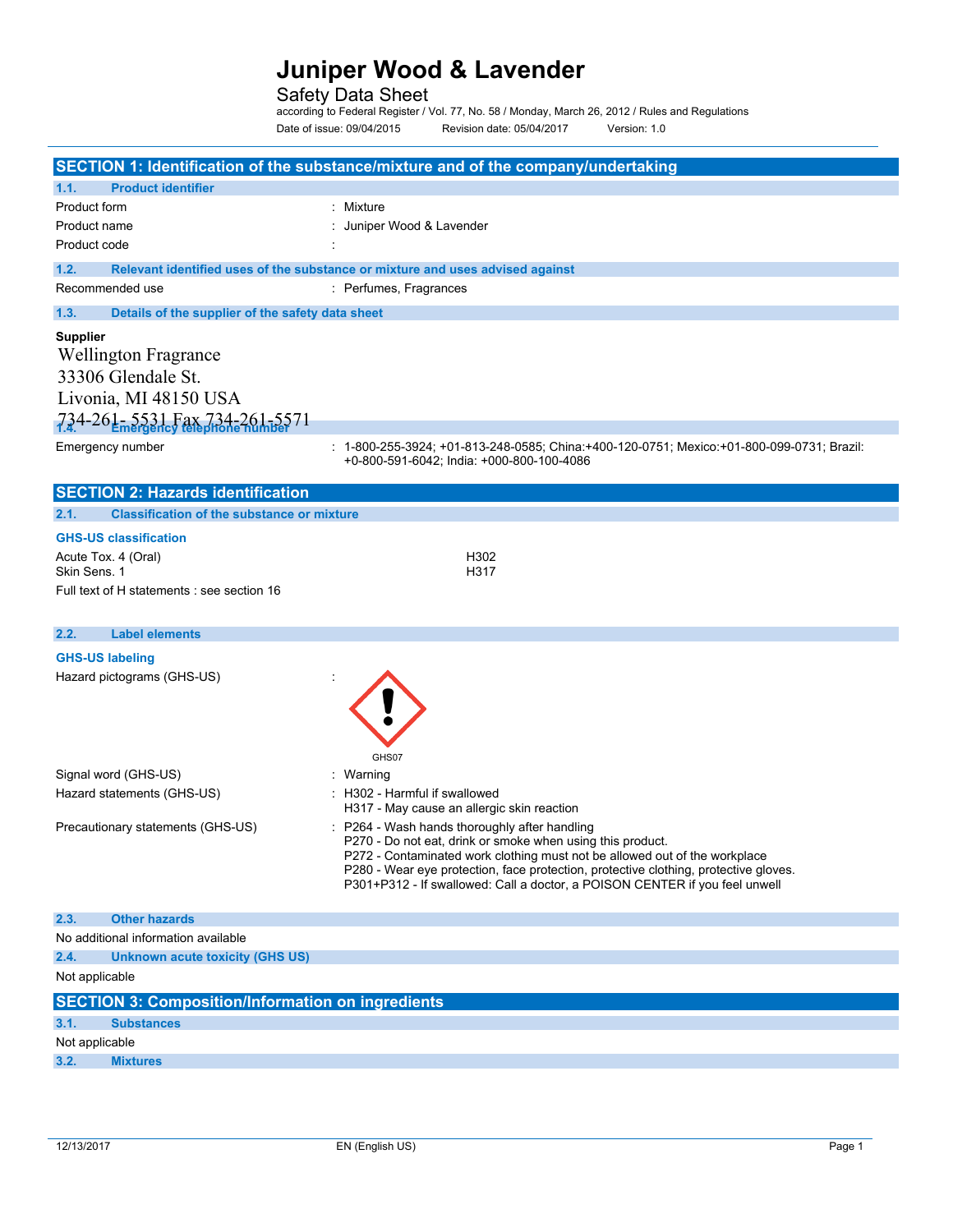Safety Data Sheet

according to Federal Register / Vol. 77, No. 58 / Monday, March 26, 2012 / Rules and Regulations

| <b>Name</b>                    | <b>Product identifier</b> | $\frac{9}{6}$        | <b>GHS-US classification</b>                                                              |
|--------------------------------|---------------------------|----------------------|-------------------------------------------------------------------------------------------|
| Benzyl benzoate                | (CAS-No.) 120-51-4        | $20 - 40$            | Acute Tox. 4 (Oral), H302                                                                 |
| Linalool                       | (CAS-No.) 78-70-6         | $0.744 - 3.144$      | Flam. Lig. 4, H227<br>Eye Irrit. 2A, H319<br>Skin Sens. 1B, H317                          |
| Butylphenyl methylpropional    | (CAS-No.) 80-54-6         | $0.6665 -$<br>2.8165 | Flam. Lig. 4, H227<br>Acute Tox. 4 (Oral), H302                                           |
| Dihydromyrcenol                | (CAS-No.) 18479-58-8      | $0.558 - 2.358$      | Flam. Lig. 4, H227<br>Skin Irrit. 2, H315<br>Eye Irrit. 2A, H319                          |
| 3,7-Dimethyl-1,6-nonadien-3-ol | (CAS-No.) 10339-55-6      | $0.31 - 1.31$        | Flam. Lig. 4, H227<br>Skin Irrit. 2. H315<br>Eye Irrit. 2A, H319<br>Aquatic Acute 3, H402 |
| Hexyl cinnamic aldehyde        | (CAS-No.) 101-86-0        | $0.31 - 1.31$        | Skin Sens. 1B, H317<br>Aquatic Chronic 2, H411                                            |
| Linalyl acetate                | (CAS-No.) 115-95-7        | $0.31 - 1.31$        | Flam. Lig. 4, H227<br>Skin Irrit. 2, H315<br>Eye Irrit. 2A, H319                          |

Allergen report available upon request. Full text of H-phrases: see section 16

| <b>SECTION 4: First aid measures</b>                                |                                                                                                                                                                                                                                                                                                                                                                                                                |  |
|---------------------------------------------------------------------|----------------------------------------------------------------------------------------------------------------------------------------------------------------------------------------------------------------------------------------------------------------------------------------------------------------------------------------------------------------------------------------------------------------|--|
| <b>Description of first aid measures</b><br>4.1.                    |                                                                                                                                                                                                                                                                                                                                                                                                                |  |
| First-aid measures general                                          | : Suspected of causing cancer (Get medical advice/attention if you feel unwell.). Never give<br>anything by mouth to an unconscious person. If you feel unwell, seek medical advice (show the<br>label where possible).                                                                                                                                                                                        |  |
| First-aid measures after inhalation                                 | : Allow victim to breathe fresh air. Allow the victim to rest.                                                                                                                                                                                                                                                                                                                                                 |  |
| First-aid measures after skin contact                               | : Wash with plenty of soap and water. If skin irritation or rash occurs: Get medical<br>advice/attention. Specific treatment (see supplemental first aid instruction on this label). Wash<br>contaminated clothing before reuse. Remove affected clothing and wash all exposed skin area<br>with mild soap and water, followed by warm water rinse. If skin irritation occurs: Get medical<br>advice/attention |  |
| First-aid measures after eye contact                                | Rinse immediately with plenty of water. Obtain medical attention if pain, blinking or redness<br>persists.                                                                                                                                                                                                                                                                                                     |  |
| First-aid measures after ingestion                                  | : Rinse mouth. Call a POISON CENTER or doctor/physician if you feel unwell. Do NOT induce<br>vomiting. Obtain emergency medical attention.                                                                                                                                                                                                                                                                     |  |
| Most important symptoms and effects, both acute and delayed<br>4.2. |                                                                                                                                                                                                                                                                                                                                                                                                                |  |
| Symptoms/effects                                                    | : Not expected to present a significant hazard under anticipated conditions of normal use.                                                                                                                                                                                                                                                                                                                     |  |
| Symptoms/effects after inhalation                                   | : May cause an allergic skin reaction.                                                                                                                                                                                                                                                                                                                                                                         |  |
| Symptoms/effects after skin contact                                 | : Causes skin irritation.                                                                                                                                                                                                                                                                                                                                                                                      |  |
| Symptoms/effects after ingestion                                    | : Swallowing a small quantity of this material will result in serious health hazard.                                                                                                                                                                                                                                                                                                                           |  |
| 4.3.                                                                | Indication of any immediate medical attention and special treatment needed                                                                                                                                                                                                                                                                                                                                     |  |
| No additional information available                                 |                                                                                                                                                                                                                                                                                                                                                                                                                |  |
| <b>SECTION 5: Firefighting measures</b>                             |                                                                                                                                                                                                                                                                                                                                                                                                                |  |
| 5.1.<br><b>Extinguishing media</b>                                  |                                                                                                                                                                                                                                                                                                                                                                                                                |  |

| Suitable extinguishing media   |                                                                     | : Foam. Dry powder. Carbon dioxide. Water spray. Sand.                                                                                                               |
|--------------------------------|---------------------------------------------------------------------|----------------------------------------------------------------------------------------------------------------------------------------------------------------------|
| Unsuitable extinguishing media |                                                                     | : Do not use a heavy water stream.                                                                                                                                   |
| 5.2.                           | Special hazards arising from the substance or mixture               |                                                                                                                                                                      |
|                                | No additional information available                                 |                                                                                                                                                                      |
| 5.3.                           | <b>Advice for firefighters</b>                                      |                                                                                                                                                                      |
|                                | Firefighting instructions                                           | : Use water spray or fog for cooling exposed containers. Exercise caution when fighting any<br>chemical fire. Prevent fire-fighting water from entering environment. |
|                                | Protection during firefighting                                      | : Do not enter fire area without proper protective equipment, including respiratory protection.                                                                      |
|                                | <b>SECTION 6: Accidental release measures</b>                       |                                                                                                                                                                      |
| 6.1.                           | Personal precautions, protective equipment and emergency procedures |                                                                                                                                                                      |
| 6.1.1.                         | For non-emergency personnel                                         |                                                                                                                                                                      |
|                                | Emergency procedures                                                | : Evacuate unnecessary personnel.                                                                                                                                    |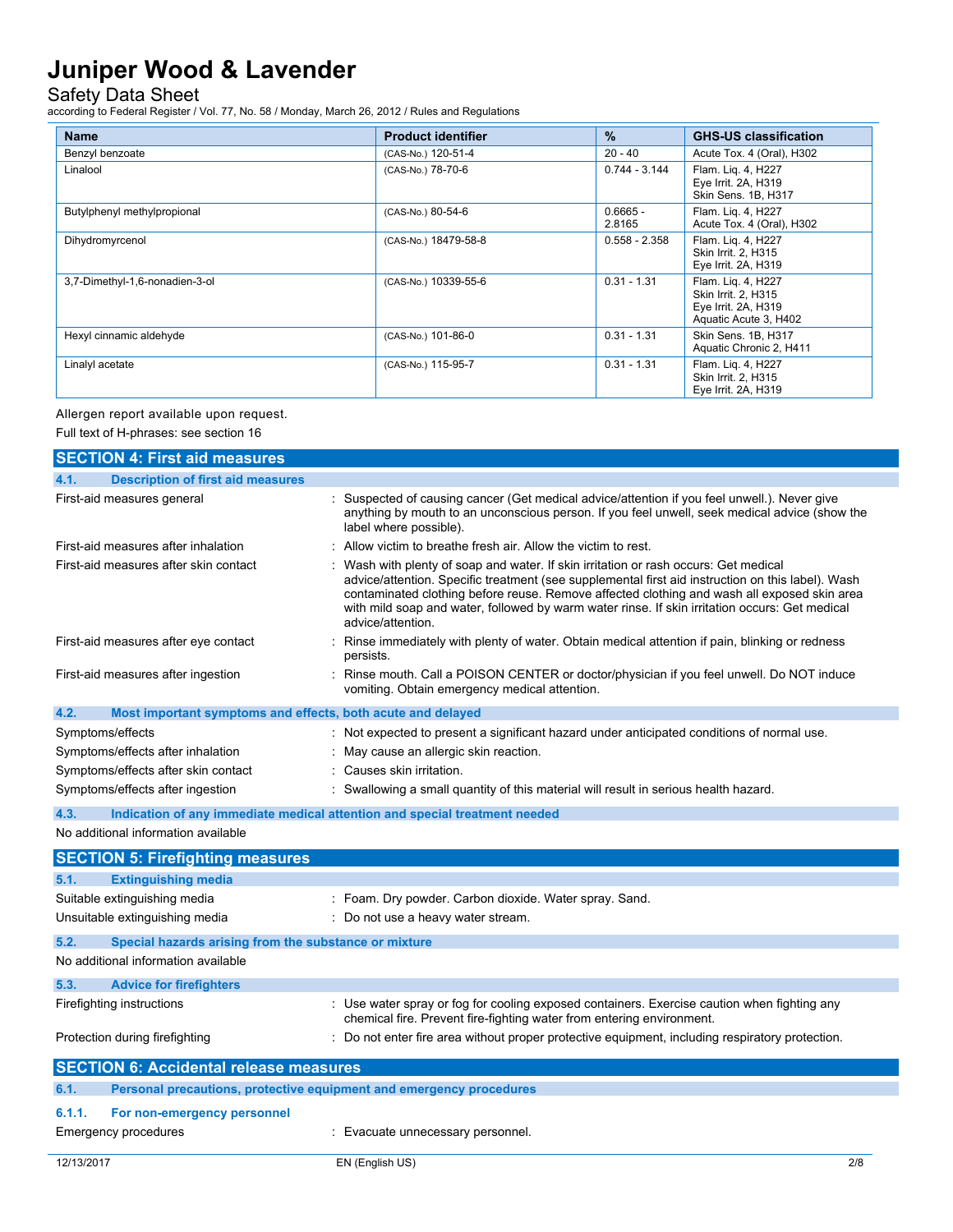Safety Data Sheet

| according to Federal Register / Vol. 77, No. 58 / Monday, March 26, 2012 / Rules and Regulations |                                                                                                                                                                                                                                                                                                                                                                             |  |
|--------------------------------------------------------------------------------------------------|-----------------------------------------------------------------------------------------------------------------------------------------------------------------------------------------------------------------------------------------------------------------------------------------------------------------------------------------------------------------------------|--|
| 6.1.2.<br>For emergency responders                                                               |                                                                                                                                                                                                                                                                                                                                                                             |  |
| Protective equipment                                                                             | : Equip cleanup crew with proper protection.                                                                                                                                                                                                                                                                                                                                |  |
| Emergency procedures                                                                             | : Ventilate area.                                                                                                                                                                                                                                                                                                                                                           |  |
| 6.2.<br><b>Environmental precautions</b>                                                         |                                                                                                                                                                                                                                                                                                                                                                             |  |
|                                                                                                  | Avoid release to the environment. Prevent entry to sewers and public waters. Notify authorities if liquid enters sewers or public waters.                                                                                                                                                                                                                                   |  |
| 6.3.                                                                                             | Methods and material for containment and cleaning up                                                                                                                                                                                                                                                                                                                        |  |
| Methods for cleaning up                                                                          | : Soak up spills with inert solids, such as clay or diatomaceous earth as soon as possible. Collect<br>spillage. Store away from other materials.                                                                                                                                                                                                                           |  |
| <b>Reference to other sections</b><br>6.4.                                                       |                                                                                                                                                                                                                                                                                                                                                                             |  |
| See Heading 8. Exposure controls and personal protection.                                        |                                                                                                                                                                                                                                                                                                                                                                             |  |
| <b>SECTION 7: Handling and storage</b>                                                           |                                                                                                                                                                                                                                                                                                                                                                             |  |
| <b>Precautions for safe handling</b><br>7.1.                                                     |                                                                                                                                                                                                                                                                                                                                                                             |  |
| Precautions for safe handling                                                                    | : Obtain special instructions before use. Do not handle until all safety precautions have been<br>read and understood. Avoid breathing dust/fume/gas/mist/vapors/spray. Wash hands and other<br>exposed areas with mild soap and water before eating, drinking or smoking and when leaving<br>work. Provide good ventilation in process area to prevent formation of vapor. |  |
| Hygiene measures                                                                                 | : Do not eat, drink or smoke when using this product. Wash hands thoroughly after handling.<br>Contaminated work clothing should not be allowed out of the workplace. Wash contaminated<br>clothing before reuse.                                                                                                                                                           |  |
| 7.2.                                                                                             | Conditions for safe storage, including any incompatibilities                                                                                                                                                                                                                                                                                                                |  |
| Storage conditions                                                                               | : Keep only in the original container in a cool, well ventilated place away from : Keep away from<br>heat, hot surfaces, sparks, open flames and other ignition sources. No smoking. Keep<br>container closed when not in use.                                                                                                                                              |  |
| Incompatible products                                                                            | : Strong bases. Strong acids.                                                                                                                                                                                                                                                                                                                                               |  |
| Incompatible materials                                                                           | : Sources of ignition. Direct sunlight.                                                                                                                                                                                                                                                                                                                                     |  |
| Storage temperature                                                                              | : $25^{\circ}$ C                                                                                                                                                                                                                                                                                                                                                            |  |
| Storage area                                                                                     | : Store in a well-ventilated place. Store away from heat.                                                                                                                                                                                                                                                                                                                   |  |
| Special rules on packaging                                                                       | Store in a closed container.                                                                                                                                                                                                                                                                                                                                                |  |
| Packaging materials                                                                              | Do not store in corrodable metal.                                                                                                                                                                                                                                                                                                                                           |  |

**7.3. Specific end use(s)**

No additional information available

|      | <b>SECTION 8: Exposure controls/personal protection</b> |
|------|---------------------------------------------------------|
| 8.1. | <b>Control parameters</b>                               |
|      | No additional information available                     |

| 8.2.<br><b>Exposure controls</b>                   |                                                       |  |
|----------------------------------------------------|-------------------------------------------------------|--|
| Personal protective equipment                      | : Avoid all unnecessary exposure.                     |  |
| Hand protection                                    | : Wear protective gloves.                             |  |
| Eye protection                                     | : Chemical goggles or safety glasses.                 |  |
| Skin and body protection                           | : Wear suitable protective clothing.                  |  |
| Respiratory protection                             | : Wear appropriate mask.                              |  |
| Other information                                  | : Do not eat, drink or smoke during use.              |  |
| <b>SECTION 9: Physical and chemical properties</b> |                                                       |  |
| 9.1.                                               | Information on basic physical and chemical properties |  |
| Physical state                                     | : Liquid                                              |  |
|                                                    |                                                       |  |

| Physical state                              | : Liguid             |
|---------------------------------------------|----------------------|
| Color                                       | : light yellow amber |
| Odor                                        | : Lavender           |
| Odor threshold                              | : No data available  |
| рH                                          | : No data available  |
| Relative evaporation rate (butyl acetate=1) | : No data available  |
| Melting point                               | : No data available  |
|                                             |                      |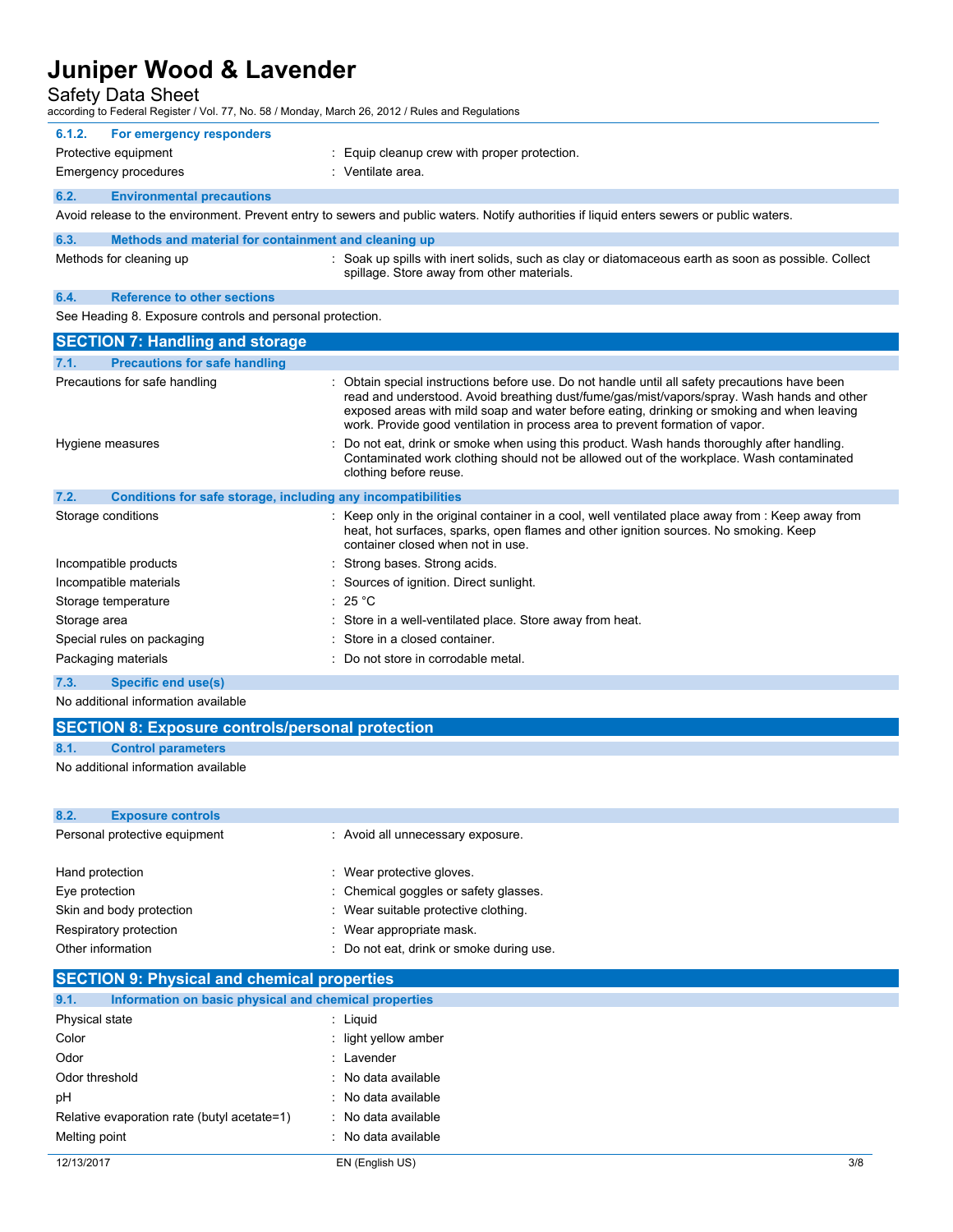### Safety Data Sheet

according to Federal Register / Vol. 77, No. 58 / Monday, March 26, 2012 / Rules and Regulations

| Freezing point                  | : No data available                    |
|---------------------------------|----------------------------------------|
| Boiling point                   | : No data available                    |
| Flash point                     | $:$ > 93.33 °C (closed cup) ASTM D7094 |
| Auto-ignition temperature       | : No data available                    |
| Decomposition temperature       | : No data available                    |
| Flammability (solid, gas)       | : No data available                    |
| Vapor pressure                  | : No data available                    |
| Relative vapor density at 20 °C | : No data available                    |
| Relative density                | : $\approx 1.05$                       |
| Solubility<br>×.                |                                        |
| Log Pow                         | : No data available                    |
| Log Kow                         | : No data available                    |
| Viscosity, kinematic            | : No data available                    |
| Viscosity, dynamic              | : No data available                    |
| <b>Explosive properties</b>     | : No data available                    |
| Oxidizing properties            | : No data available                    |
| <b>Explosion limits</b><br>÷    | No data available                      |

#### **9.2. Other information**

No additional information available

|                  | <b>SECTION 10: Stability and reactivity</b>          |                                  |  |
|------------------|------------------------------------------------------|----------------------------------|--|
| 10.1.            | <b>Reactivity</b>                                    |                                  |  |
|                  | No additional information available                  |                                  |  |
| 10.2.            | <b>Chemical stability</b>                            |                                  |  |
| Not established. |                                                      |                                  |  |
| 10.3.            | <b>Possibility of hazardous reactions</b>            |                                  |  |
| Not established. |                                                      |                                  |  |
| 10.4.            | <b>Conditions to avoid</b>                           |                                  |  |
|                  | Direct sunlight. Extremely high or low temperatures. |                                  |  |
| 10.5.            | <b>Incompatible materials</b>                        |                                  |  |
|                  | Strong acids. Strong bases.                          |                                  |  |
| 10.6.            | <b>Hazardous decomposition products</b>              |                                  |  |
|                  | fume. Carbon monoxide. Carbon dioxide.               |                                  |  |
|                  | <b>SECTION 11: Toxicological information</b>         |                                  |  |
| 11.1.            | Information on toxicological effects                 |                                  |  |
| Acute toxicity   |                                                      | : Oral: Harmful if swallowed.    |  |
|                  | Juniper Wood & Lavender #26448F                      |                                  |  |
|                  | ATE US (oral)                                        | 671.4583803844 mg/kg body weight |  |
|                  | Skin corrosion/irritation                            | : Not classified                 |  |
|                  | Containe also demonstration                          | المحتك المحاملة والملحلة         |  |

| Serious eye damage/irritation                    | : Not classified                                                 |
|--------------------------------------------------|------------------------------------------------------------------|
|                                                  |                                                                  |
| Respiratory or skin sensitization                | : May cause an allergic skin reaction.                           |
| Germ cell mutagenicity                           | : Not classified                                                 |
|                                                  | Based on available data, the classification criteria are not met |
| Carcinogenicity                                  | : Not classified                                                 |
| Juniper Wood & Lavender #26448F                  |                                                                  |
| Reproductive toxicity                            | : Not classified                                                 |
|                                                  | Based on available data, the classification criteria are not met |
| Specific target organ toxicity – single exposure | : Not classified                                                 |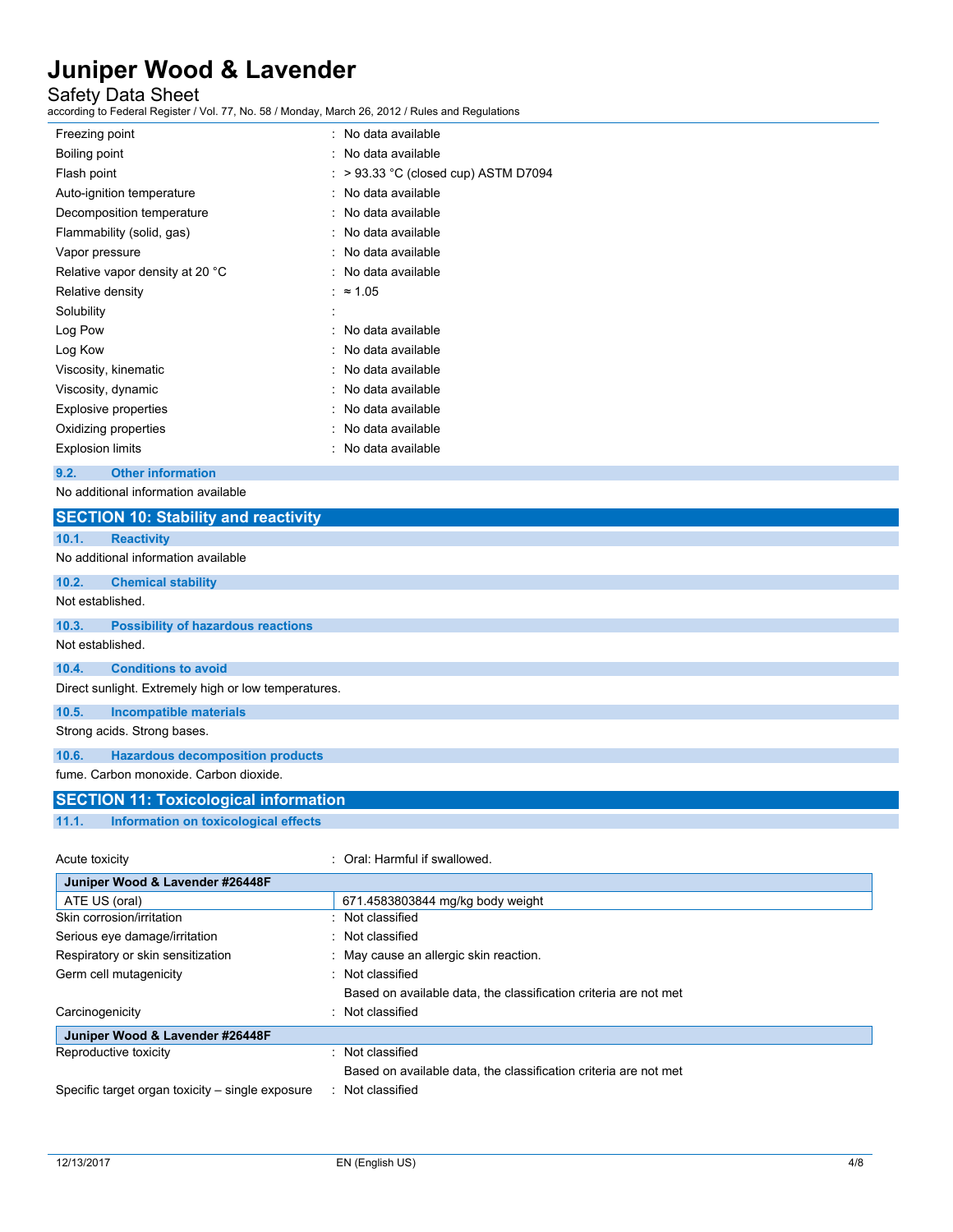Safety Data Sheet

according to Federal Register / Vol. 77, No. 58 / Monday, March 26, 2012 / Rules and Regulations

| Juniper Wood & Lavender #26448F                        |                                                                                           |
|--------------------------------------------------------|-------------------------------------------------------------------------------------------|
| Specific target organ toxicity - repeated<br>exposure  | : Not classified                                                                          |
| Aspiration hazard                                      | : Not classified                                                                          |
| Potential Adverse human health effects and<br>symptoms | : Harmful if swallowed. Based on available data, the classification criteria are not met. |
| Symptoms/effects after inhalation                      | : May cause an allergic skin reaction.                                                    |
| Symptoms/effects after skin contact                    | : Causes skin irritation.                                                                 |
| Symptoms/effects after ingestion                       | : Swallowing a small quantity of this material will result in serious health hazard.      |

| <b>SECTION 12: Ecological information</b>     |                                                                                                                                                                  |  |
|-----------------------------------------------|------------------------------------------------------------------------------------------------------------------------------------------------------------------|--|
| 12.1.<br><b>Toxicity</b>                      |                                                                                                                                                                  |  |
| Ecology - water                               | : Toxic to aquatic life with long lasting effects.                                                                                                               |  |
| 12.2.<br><b>Persistence and degradability</b> |                                                                                                                                                                  |  |
| Juniper Wood & Lavender #26448F               |                                                                                                                                                                  |  |
| Persistence and degradability                 | May cause long-term adverse effects in the environment. Not established.                                                                                         |  |
| 12.3.<br><b>Bioaccumulative potential</b>     |                                                                                                                                                                  |  |
| Juniper Wood & Lavender #26448F               |                                                                                                                                                                  |  |
| Bioaccumulative potential                     | Not established.                                                                                                                                                 |  |
| 12.4.<br><b>Mobility in soil</b>              |                                                                                                                                                                  |  |
| No additional information available           |                                                                                                                                                                  |  |
| 12.5.<br><b>Other adverse effects</b>         |                                                                                                                                                                  |  |
| Effect on ozone layer                         | : No additional information available                                                                                                                            |  |
| Effect on the global warming                  | : No known effects from this product.                                                                                                                            |  |
| Other information                             | : Avoid release to the environment.                                                                                                                              |  |
| <b>SECTION 13: Disposal considerations</b>    |                                                                                                                                                                  |  |
| 13.1.<br><b>Waste treatment methods</b>       |                                                                                                                                                                  |  |
| Product/Packaging disposal recommendations    | Dispose of contents/container in accordance with local/national laws and regulations. Dispose<br>in a safe manner in accordance with local/national regulations. |  |
| Ecology - waste materials                     | : Avoid release to the environment.                                                                                                                              |  |
| <b>SECTION 14: Transport information</b>      |                                                                                                                                                                  |  |
| In accordance with DOT                        |                                                                                                                                                                  |  |
| Not regulated for transport                   |                                                                                                                                                                  |  |
| <b>Additional information</b>                 |                                                                                                                                                                  |  |
| Other information                             | : No supplementary information available.                                                                                                                        |  |
| <b>ADR</b>                                    |                                                                                                                                                                  |  |
| No additional information available           |                                                                                                                                                                  |  |
| <b>Transport by sea</b>                       |                                                                                                                                                                  |  |
| No additional information available           |                                                                                                                                                                  |  |
| <b>Air transport</b>                          |                                                                                                                                                                  |  |
| No additional information available           |                                                                                                                                                                  |  |
| <b>SECTION 15: Regulatory information</b>     |                                                                                                                                                                  |  |
| 15.1. US Federal regulations                  |                                                                                                                                                                  |  |
|                                               | All components of this product are listed, or excluded from listing, on the United States Environmental Protection Agency Toxic                                  |  |

Substances Control Act (TSCA) inventory.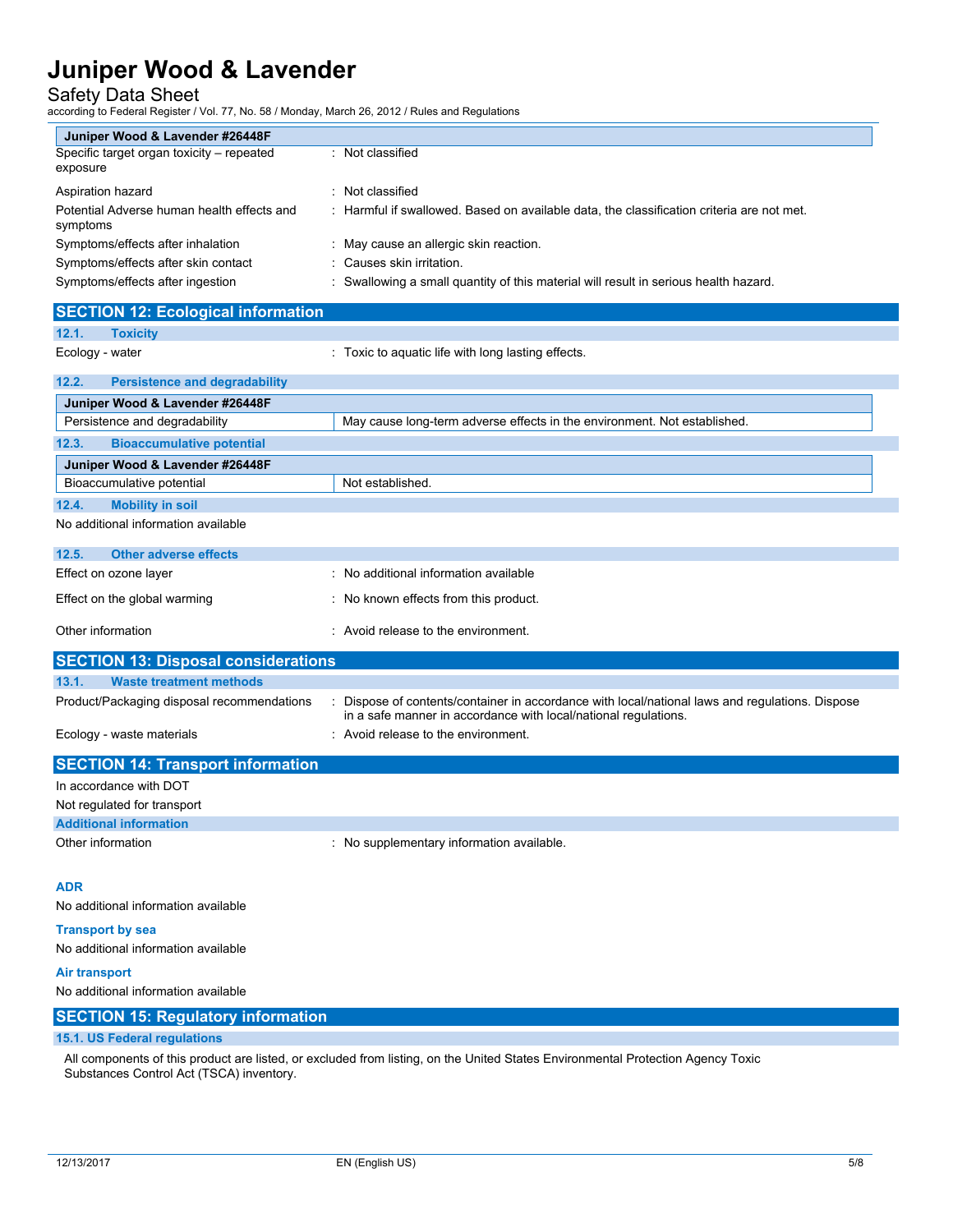### Safety Data Sheet

according to Federal Register / Vol. 77, No. 58 / Monday, March 26, 2012 / Rules and Regulations

#### **15.2. International regulations**

#### **CANADA**

| Linalool (78-70-6)                                    |  |  |  |
|-------------------------------------------------------|--|--|--|
| Listed on the Canadian DSL (Domestic Substances List) |  |  |  |
| Linalyl acetate (115-95-7)                            |  |  |  |
| Listed on the Canadian DSL (Domestic Substances List) |  |  |  |
| Dihydromyrcenol (18479-58-8)                          |  |  |  |
| Listed on the Canadian DSL (Domestic Substances List) |  |  |  |
| 3.7-Dimethyl-1.6-nonadien-3-ol (10339-55-6)           |  |  |  |
| Listed on the Canadian DSL (Domestic Substances List) |  |  |  |
| Hexyl cinnamic aldehyde (101-86-0)                    |  |  |  |
| Listed on the Canadian DSL (Domestic Substances List) |  |  |  |
| Butylphenyl methylpropional (80-54-6)                 |  |  |  |
| Listed on the Canadian DSL (Domestic Substances List) |  |  |  |
| Benzyl benzoate (120-51-4)                            |  |  |  |
| Listed on the Canadian DSL (Domestic Substances List) |  |  |  |

#### **EU-Regulations**

**Linalool (78-70-6)**

Listed on the EEC inventory EINECS (European Inventory of Existing Commercial Chemical Substances)

#### **Linalyl acetate (115-95-7)**

Listed on the EEC inventory EINECS (European Inventory of Existing Commercial Chemical Substances)

#### **Dihydromyrcenol (18479-58-8)**

Listed on the EEC inventory EINECS (European Inventory of Existing Commercial Chemical Substances)

#### **3,7-Dimethyl-1,6-nonadien-3-ol (10339-55-6)**

Listed on the EEC inventory EINECS (European Inventory of Existing Commercial Chemical Substances)

#### **Hexyl cinnamic aldehyde (101-86-0)**

Listed on the EEC inventory EINECS (European Inventory of Existing Commercial Chemical Substances)

#### **Butylphenyl methylpropional (80-54-6)**

Listed on the EEC inventory EINECS (European Inventory of Existing Commercial Chemical Substances)

#### **Benzyl benzoate (120-51-4)**

Listed on the EEC inventory EINECS (European Inventory of Existing Commercial Chemical Substances)

#### **Classification according to Regulation (EC) No. 1272/2008 [CLP]** Not determined

#### **Classification according to Directive 67/548/EEC [DSD] or 1999/45/EC [DPD]**

#### **15.2.2. National regulations**

#### **Linalool (78-70-6)**

Listed on the AICS (Australian Inventory of Chemical Substances) Listed on IECSC (Inventory of Existing Chemical Substances Produced or Imported in China) Listed on the Japanese ENCS (Existing & New Chemical Substances) inventory Listed on the Japanese ISHL (Industrial Safety and Health Law) Listed on the Korean ECL (Existing Chemicals List) Listed on NZIoC (New Zealand Inventory of Chemicals) Listed on PICCS (Philippines Inventory of Chemicals and Chemical Substances) Listed on INSQ (Mexican National Inventory of Chemical Substances) Listed on CICR (Turkish Inventory and Control of Chemicals) Listed on the TCSI (Taiwan Chemical Substance Inventory)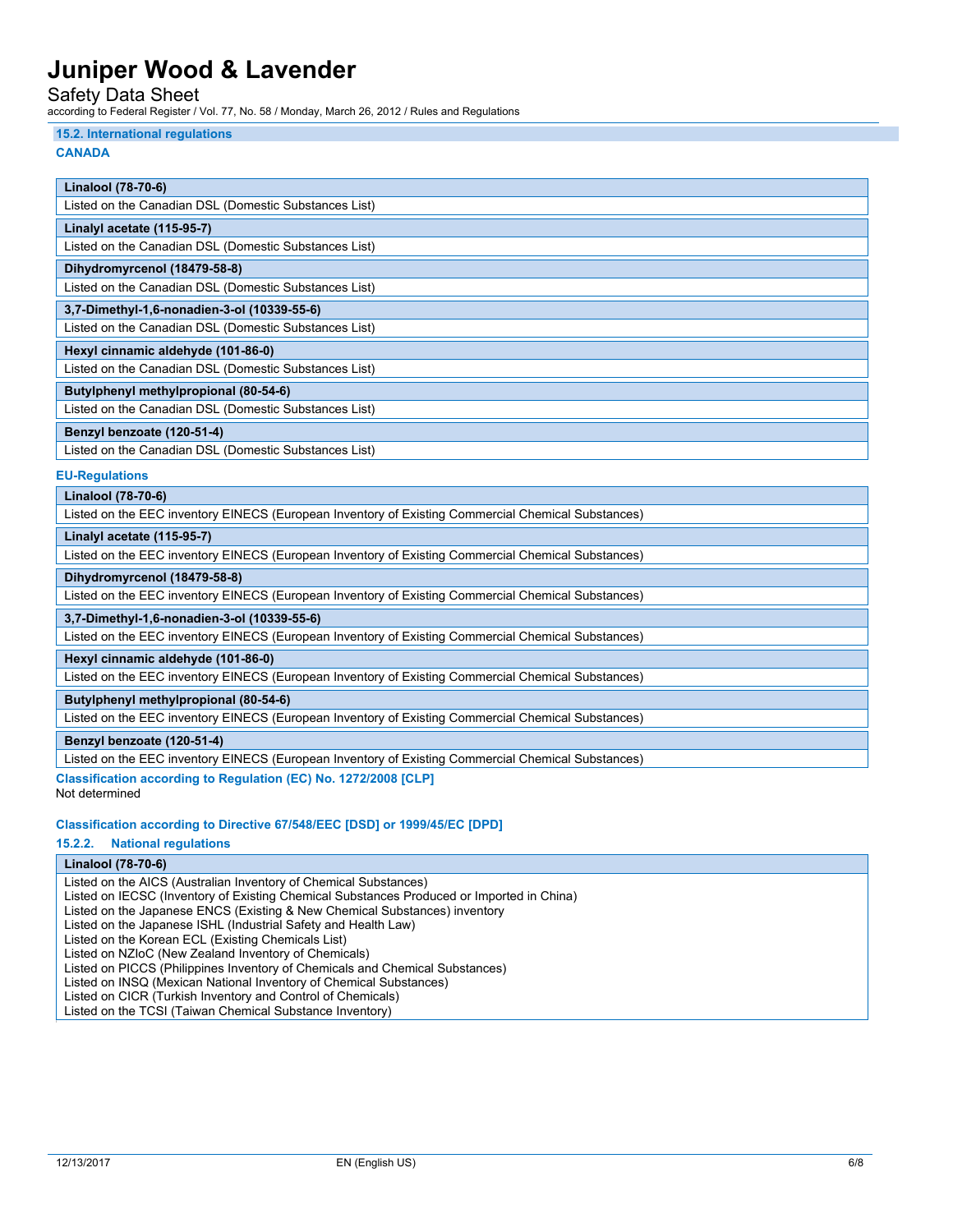### Safety Data Sheet

according to Federal Register / Vol. 77, No. 58 / Monday, March 26, 2012 / Rules and Regulations

| Linalyl acetate (115-95-7)                                                                                                                                                                                                                                                                                                                                                                                                                                                                                                                                                                                                                                                                                   |  |  |
|--------------------------------------------------------------------------------------------------------------------------------------------------------------------------------------------------------------------------------------------------------------------------------------------------------------------------------------------------------------------------------------------------------------------------------------------------------------------------------------------------------------------------------------------------------------------------------------------------------------------------------------------------------------------------------------------------------------|--|--|
| Listed on the AICS (Australian Inventory of Chemical Substances)<br>Listed on IECSC (Inventory of Existing Chemical Substances Produced or Imported in China)<br>Listed on the Japanese ENCS (Existing & New Chemical Substances) inventory<br>Listed on the Japanese ISHL (Industrial Safety and Health Law)<br>Listed on the Korean ECL (Existing Chemicals List)<br>Listed on NZIoC (New Zealand Inventory of Chemicals)                                                                                                                                                                                                                                                                                  |  |  |
| Listed on PICCS (Philippines Inventory of Chemicals and Chemical Substances)<br>Listed on INSQ (Mexican National Inventory of Chemical Substances)<br>Listed on CICR (Turkish Inventory and Control of Chemicals)<br>Listed on the TCSI (Taiwan Chemical Substance Inventory)                                                                                                                                                                                                                                                                                                                                                                                                                                |  |  |
| Dihydromyrcenol (18479-58-8)                                                                                                                                                                                                                                                                                                                                                                                                                                                                                                                                                                                                                                                                                 |  |  |
| Listed on the AICS (Australian Inventory of Chemical Substances)<br>Listed on IECSC (Inventory of Existing Chemical Substances Produced or Imported in China)<br>Listed on the Japanese ENCS (Existing & New Chemical Substances) inventory<br>Listed on the Japanese ISHL (Industrial Safety and Health Law)<br>Listed on the Korean ECL (Existing Chemicals List)<br>Listed on NZIoC (New Zealand Inventory of Chemicals)<br>Listed on PICCS (Philippines Inventory of Chemicals and Chemical Substances)<br>Listed on INSQ (Mexican National Inventory of Chemical Substances)<br>Listed on CICR (Turkish Inventory and Control of Chemicals)<br>Listed on the TCSI (Taiwan Chemical Substance Inventory) |  |  |
| 3,7-Dimethyl-1,6-nonadien-3-ol (10339-55-6)                                                                                                                                                                                                                                                                                                                                                                                                                                                                                                                                                                                                                                                                  |  |  |
| Listed on the AICS (Australian Inventory of Chemical Substances)<br>Listed on IECSC (Inventory of Existing Chemical Substances Produced or Imported in China)<br>Listed on the Japanese ENCS (Existing & New Chemical Substances) inventory<br>Listed on the Japanese ISHL (Industrial Safety and Health Law)<br>Listed on the Korean ECL (Existing Chemicals List)<br>Listed on NZIoC (New Zealand Inventory of Chemicals)<br>Listed on PICCS (Philippines Inventory of Chemicals and Chemical Substances)<br>Listed on INSQ (Mexican National Inventory of Chemical Substances)<br>Listed on CICR (Turkish Inventory and Control of Chemicals)<br>Listed on the TCSI (Taiwan Chemical Substance Inventory) |  |  |
| Hexyl cinnamic aldehyde (101-86-0)                                                                                                                                                                                                                                                                                                                                                                                                                                                                                                                                                                                                                                                                           |  |  |
| Listed on the AICS (Australian Inventory of Chemical Substances)<br>Listed on IECSC (Inventory of Existing Chemical Substances Produced or Imported in China)<br>Listed on the Japanese ENCS (Existing & New Chemical Substances) inventory<br>Listed on the Japanese ISHL (Industrial Safety and Health Law)<br>Listed on the Korean ECL (Existing Chemicals List)<br>Listed on NZIoC (New Zealand Inventory of Chemicals)<br>Listed on PICCS (Philippines Inventory of Chemicals and Chemical Substances)<br>Listed on CICR (Turkish Inventory and Control of Chemicals)<br>Listed on the TCSI (Taiwan Chemical Substance Inventory)                                                                       |  |  |
| Butylphenyl methylpropional (80-54-6)                                                                                                                                                                                                                                                                                                                                                                                                                                                                                                                                                                                                                                                                        |  |  |
| Listed on the AICS (Australian Inventory of Chemical Substances)<br>Listed on IECSC (Inventory of Existing Chemical Substances Produced or Imported in China)<br>Listed on the Japanese ENCS (Existing & New Chemical Substances) inventory<br>Listed on the Japanese ISHL (Industrial Safety and Health Law)<br>Listed on the Korean ECL (Existing Chemicals List)<br>Listed on NZIoC (New Zealand Inventory of Chemicals)<br>Listed on PICCS (Philippines Inventory of Chemicals and Chemical Substances)<br>Listed on INSQ (Mexican National Inventory of Chemical Substances)<br>Listed on CICR (Turkish Inventory and Control of Chemicals)<br>Listed on the TCSI (Taiwan Chemical Substance Inventory) |  |  |
| Benzyl benzoate (120-51-4)                                                                                                                                                                                                                                                                                                                                                                                                                                                                                                                                                                                                                                                                                   |  |  |
| Listed on the AICS (Australian Inventory of Chemical Substances)<br>Listed on IECSC (Inventory of Existing Chemical Substances Produced or Imported in China)<br>Listed on the Japanese ENCS (Existing & New Chemical Substances) inventory<br>Listed on the Japanese ISHL (Industrial Safety and Health Law)<br>Listed on the Korean ECL (Existing Chemicals List)<br>Listed on NZIoC (New Zealand Inventory of Chemicals)<br>Listed on PICCS (Philippines Inventory of Chemicals and Chemical Substances)<br>Listed on INSQ (Mexican National Inventory of Chemical Substances)<br>Listed on CICR (Turkish Inventory and Control of Chemicals)<br>Listed on the TCSI (Taiwan Chemical Substance Inventory) |  |  |